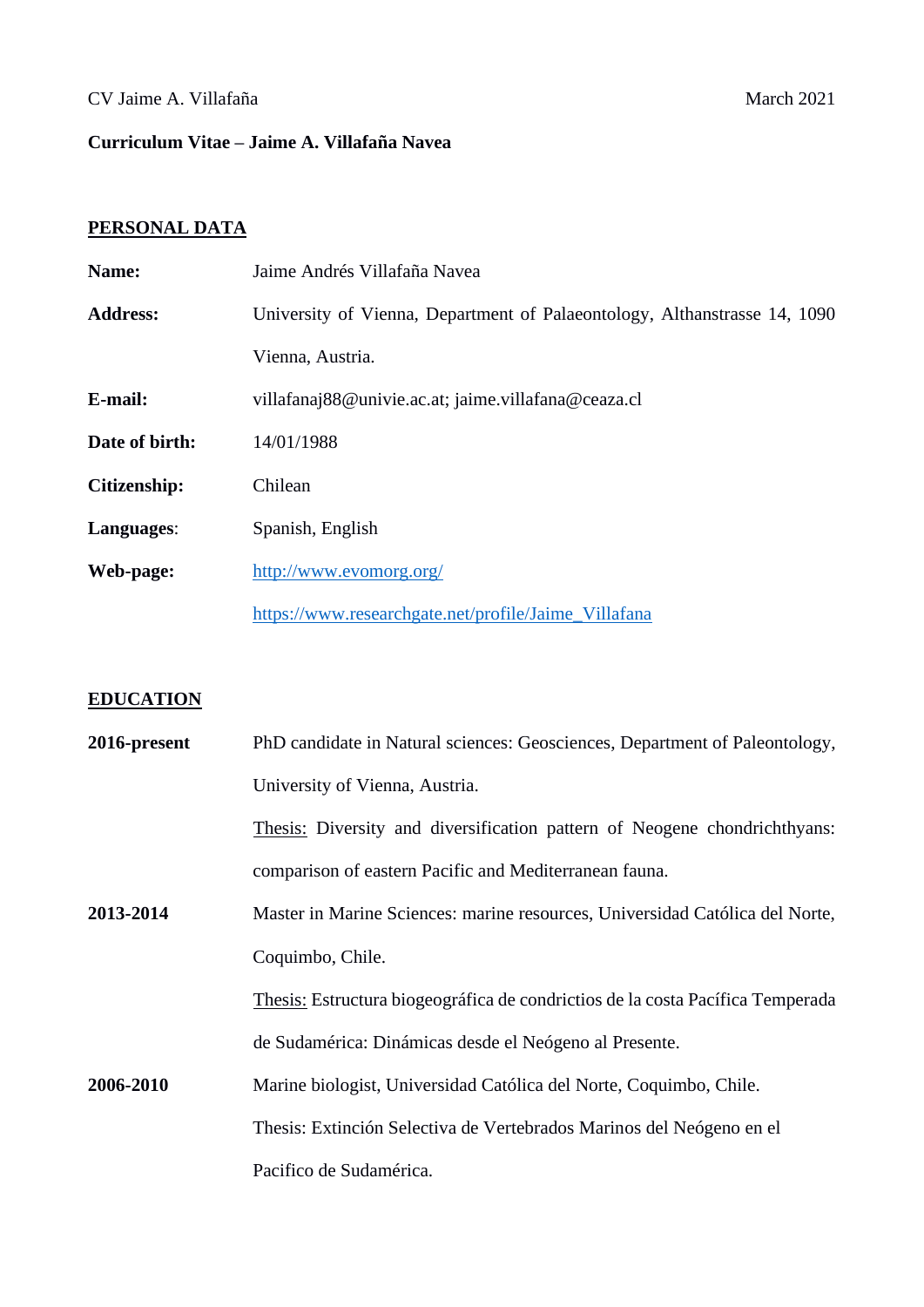# **AWARDS & HONORS**

| 2016-2020 | Scholarship for doctoral studies, Becas-Chile 2015, National Commission for |
|-----------|-----------------------------------------------------------------------------|
|           | Scientific and Technological research (CONICYT), Chile.                     |
| 2019      | Analytical Paleobiology Summer Workshop, University of California,          |
|           | Riverside, United States.                                                   |
| 2019      | Short-term grant abroad (Natural History Museum of Los Angeles, United      |
|           | States), University of Vienna, Austria.                                     |
| 2017      | SYNTHESYS, funding for short research visits (State Museum of Natural       |
|           | History Stuttgart, Germany), European Union.                                |
| 2017      | Financial assistance for young scientists for participation in conferences  |
|           | abroad (EAVP 2017, Munich, Germany), University of Vienna, Austria.         |
| 2017      | Financial assistance for young scientists for participation in conferences  |
|           | abroad (IRPVC 2017, Santiago, Chile), University of Vienna, Austria.        |
| 2015      | "Young Professional Recruitment Fund", American Elasmobranch Society        |
|           | (AES).                                                                      |
| 2013-2014 | Scholarship for Master studies, Magister Nacional, National Commission for  |
|           | Scientific and Technological research (CONICYT), Chile.                     |
| 2010      | "Best student 2010", Marine biology career, Universidad Católica del Norte, |
|           | Coquimbo, Chile.                                                            |
| 2006      | Best student marine biology, Universidad Católica del Norte, Coquimbo,      |
|           | Chile.                                                                      |
|           |                                                                             |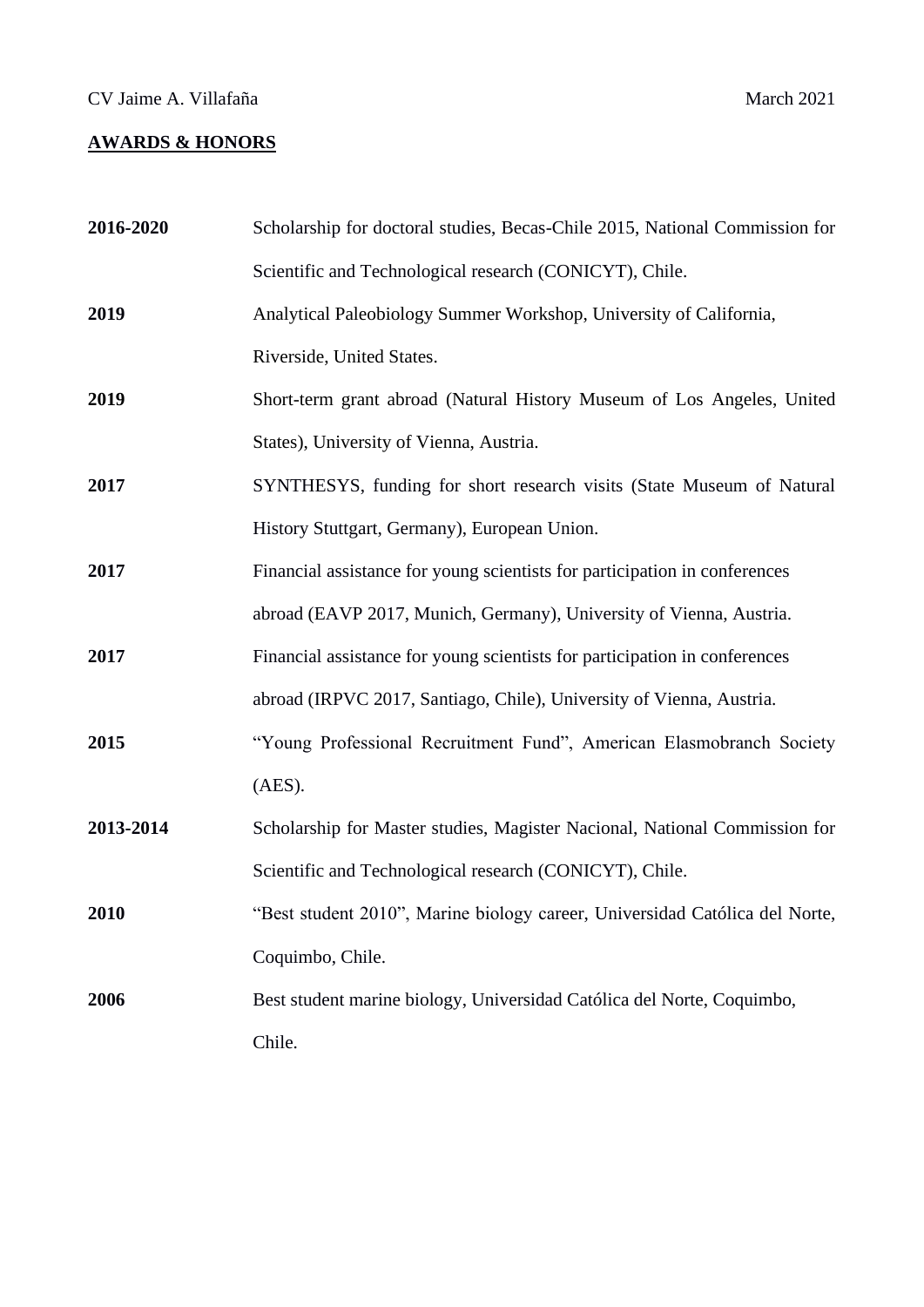#### **PROFESSIONAL EMPLOYMENT**

- **2020-2021** Project coordinator, SHARKS-XT: Shark extinctions: from the past to the future, University of Zurich, Switzerland.
- **2014-2016** Research assistant, FONDECYT ## 1140841 "Species interactions in mollusk assemblages across geographic and evolutionary scales", Center for Advanced Research in Arid Zones (CEAZA), Chile
- **2012-2014** Research assistant, INACH G\_05-11. "Bergmann's and Cope's rules and the Evolutionary Dwarfism in Antarctic and Magellan Mollusks, Coquimbo, Chile
- **2011-2013** Research assistant, FONDECYT # 1110582, "Evolutionary determinants of the latitudinal gradients of biodiversity of rocky intertidal gastropods", Center for Advanced Research in Arid Zones (CEAZA), Chile
- **2010-2011** Research assistant, FONDECYT #1100749 "The ecology of floating macroalgae: persistence of kelp rafts at the sea surface under natural conditions", Center for Advanced Research in Arid Zones (CEAZA), Chile
- **2010** Research assistant, FONDECYT # 11070147 "The structure and dynamics of mollusk assemblages during the late Quaternary in northern Chile: an historical approach to evaluate the human impacts on coastal marine biodiversity", Catholic University of the North, Chile

#### **ACADEMIC APPOINTMENTS**

**2019-present** Research associate, Centro de Investigación en Recursos Naturales y Sustentabilidad, Universidad Bernardo O'Higgins, Santiago, Chile.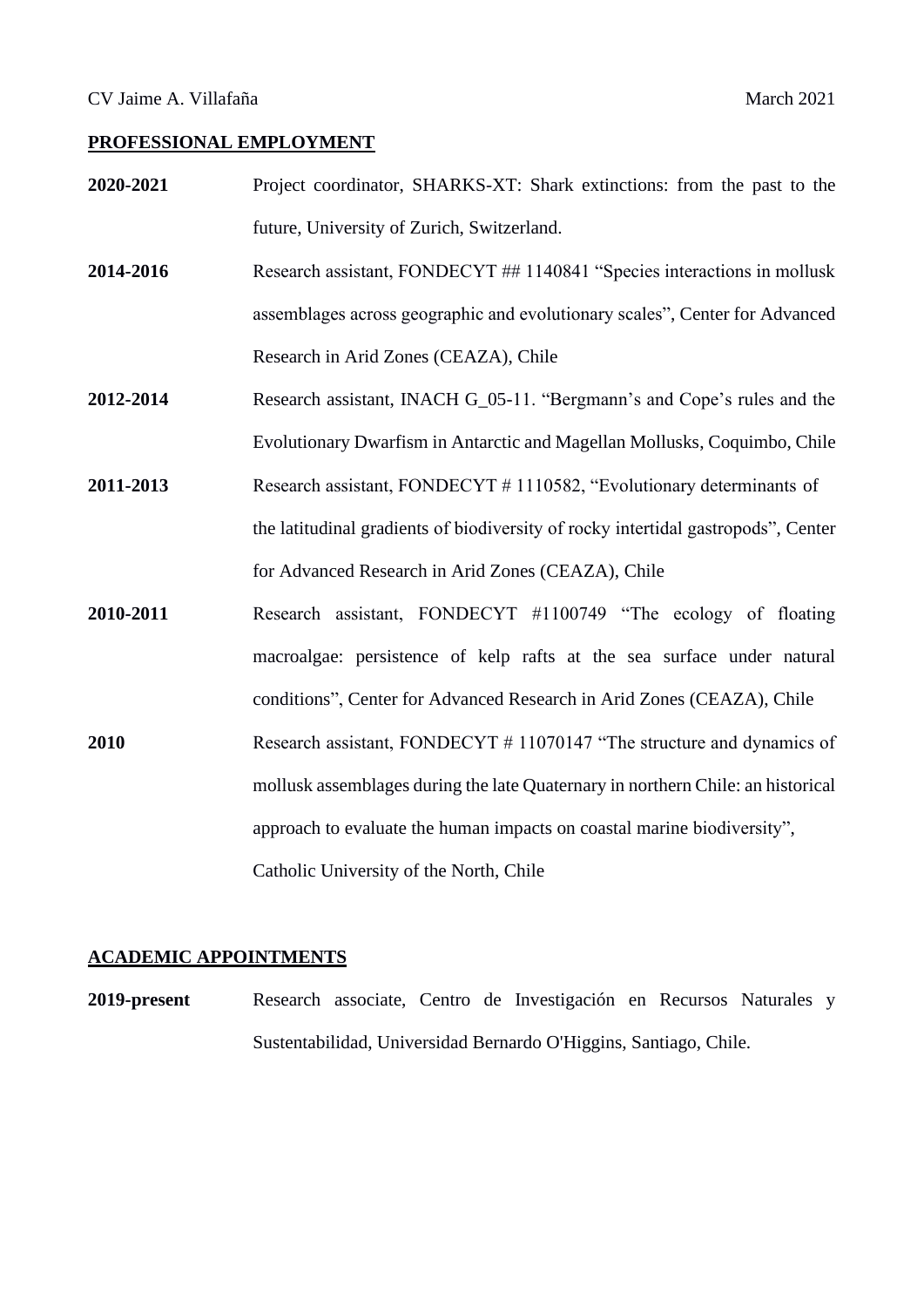#### **REFEREE FOR SCIENTIFIC JOURNALS**

- *Paläontologische Zeitschrift*
- *Swiss Journal of Palaeontology*
- *Historical Biology*
- *Biodiversity and Natural History*
- *Ecography*
- *Acta Palaeontologica Polonica*
- *Neues Jahrbuch für Geologie und Paläontologie*

## **MEMBERSHIP IN SCIENTIFIC ASSOCIATIONS**

- Chilean Society of Paleontology (AChP)
- American Elasmobranch Society (AES)
- Spanish Society of Paleontology (SEP)

## **PUBLISHED CONFERENCE PRESENTATIONS**

- 1. Araya, B., Oyanadel-Urbina, P., Partarrieu, D., **Villafaña, J. A**., Canales, P., Campos-Medina, J., Rivadeneira, M. (2021). Preliminary comparative stratigraphic analysis between the Coquimbo Formation and the Bahía Inglesa Formation, northern Chile. 35th IAS Meeting of Sedimentology. Program and abstracts: 29.
- 2. Hernandez, Y., Lissette-Araya, S., Ledezma, L., Araya, B., Campos-Medina, J., Oyanadel-Urbina, P., Villafaña, J. A., Rivadeneira, M. (2021). From macro to micro: new Elasmobranchii fossil teeth assemblage from the Bahía Inglesa Formation, northern Chile. 34 Jornadas Argentinas de Paleontología de Vertebrados. Program and abstracts: 52.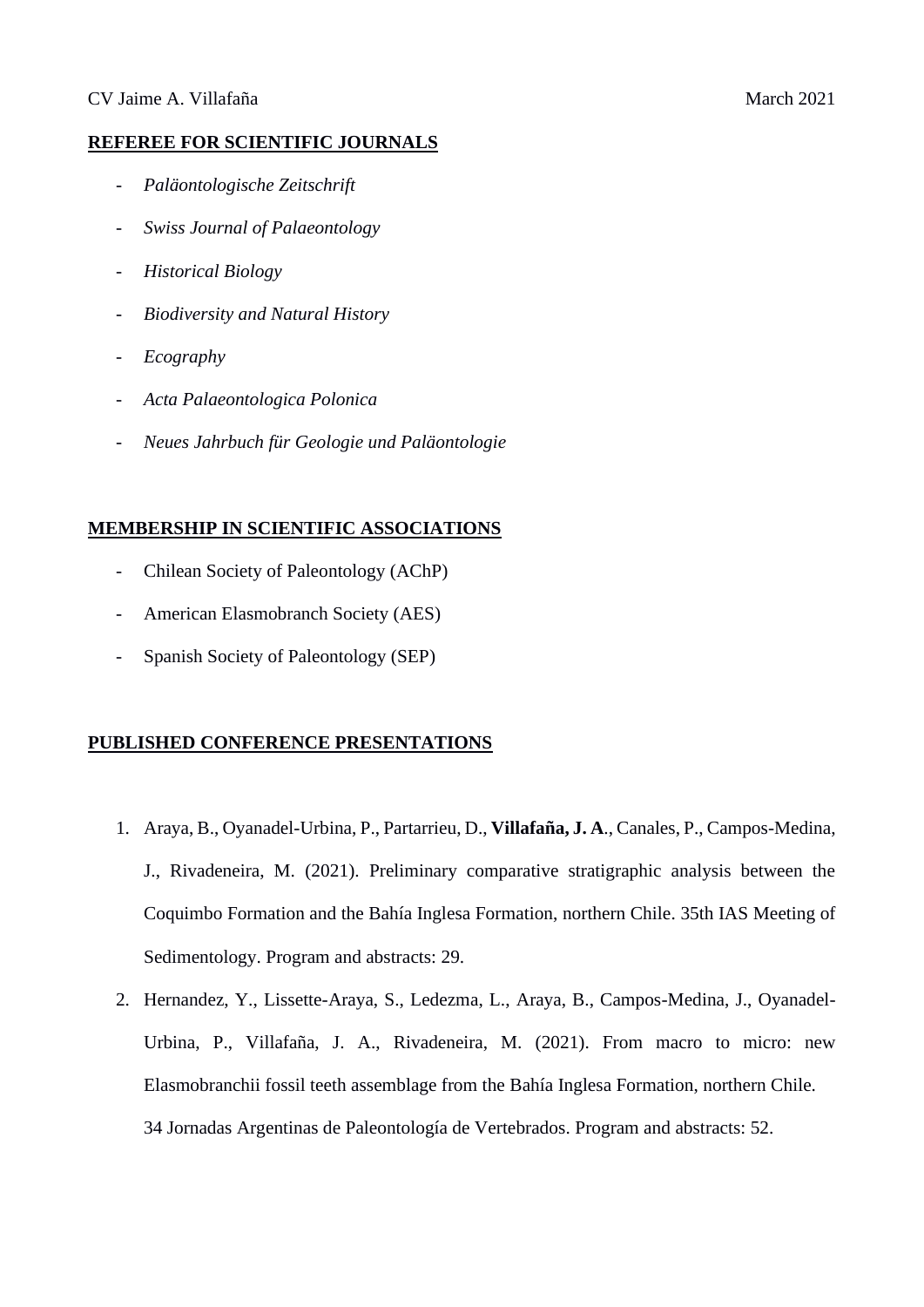- 3. Lissette-Araya, S., Hernandez, Y., Ledezma, L., Araya, B., Campos-Medina, J., Oyanadel-Urbina, P., Villafaña, J. A., Rivadeneira, M. (2021). From macro to micro: new Elasmobranchii fossil teeth assemblage from the Bahía Inglesa Formation, northern Chile. Program and abstracts: 52.
- 4. Partarrieu, D., Oyanadel-Urbina, P., Pinto, L., **Villafaña, J. A**., Mourgues, A., Chávez-Hoffmeister, M., Orellana, C., Alballay, A., Rivadeneira, M., and Carrillo-Briceño, J. **(2018)**. Peces fósiles del Plioceno y Pleistoceno de Coquimbo (30ºS): significado paleoambiental e implicancias bioestratigráficas. XV Congreso geológico Chileno. Program and abstracts: 1378.
- 5. Oyanadel-Urbina, P. A., Fouquet, N., **Villafaña, J. A**., and Mourgues, F. A. **(2018)**. Descripción morfológica de fósiles de peces del Plio-Pleistoceno de la Pampa de Mejillones, norte de Chile. I Congreso Chileno de Paleontologia, Program and abstracts: 301-307.
- 6. **Villafaña, J. A.**, Hernandez, S., Alvarado, A., Pimiento, C., Rivadeneira, M. M. and Kriwet, J. **(2018)**. Body size estimation of great white shark (Carcharodon carcharias) from Pliocene to recent in the pacific coast of South America. 19 Jahrestagung Gesellschaft fur Biologische Systematik, Vienna, Austria. Program and Abstracts:54.
- 7. **Villafaña J. A.**, Nielsen, S. N., Klug, S. and Kriwet, J. **(2017)**. Early Miocene chondrichthyans from Chile: Palaeobiogegraphic and ecological implications. 15 Annual meeting of the European Association of Vertebrate Paleontologists, Munich, Germany. Zitteliana 91:93-94.
- 8. **Villafaña, J. A.,** Pimiento and C. Kriwet, J. **(2017)** Diversification patterns of Mediterranean, Alpine Foredeep Molasse basins, and Paratethys chondrichthyans in the global context. I reunión de Paleontología de vertebrados de Chile, Santiago. Program and Abstracts:11.
- 9. Oyanadel-Urbina, P., **Villafaña, J. A.,** Partarrie, D., Chavez-Hoffmeister, M., Alballay, A. H. and Rivadeneira, M. M. **(2017)**. Peces fósiles Plio-pleistocénicos del sector El Sauce en la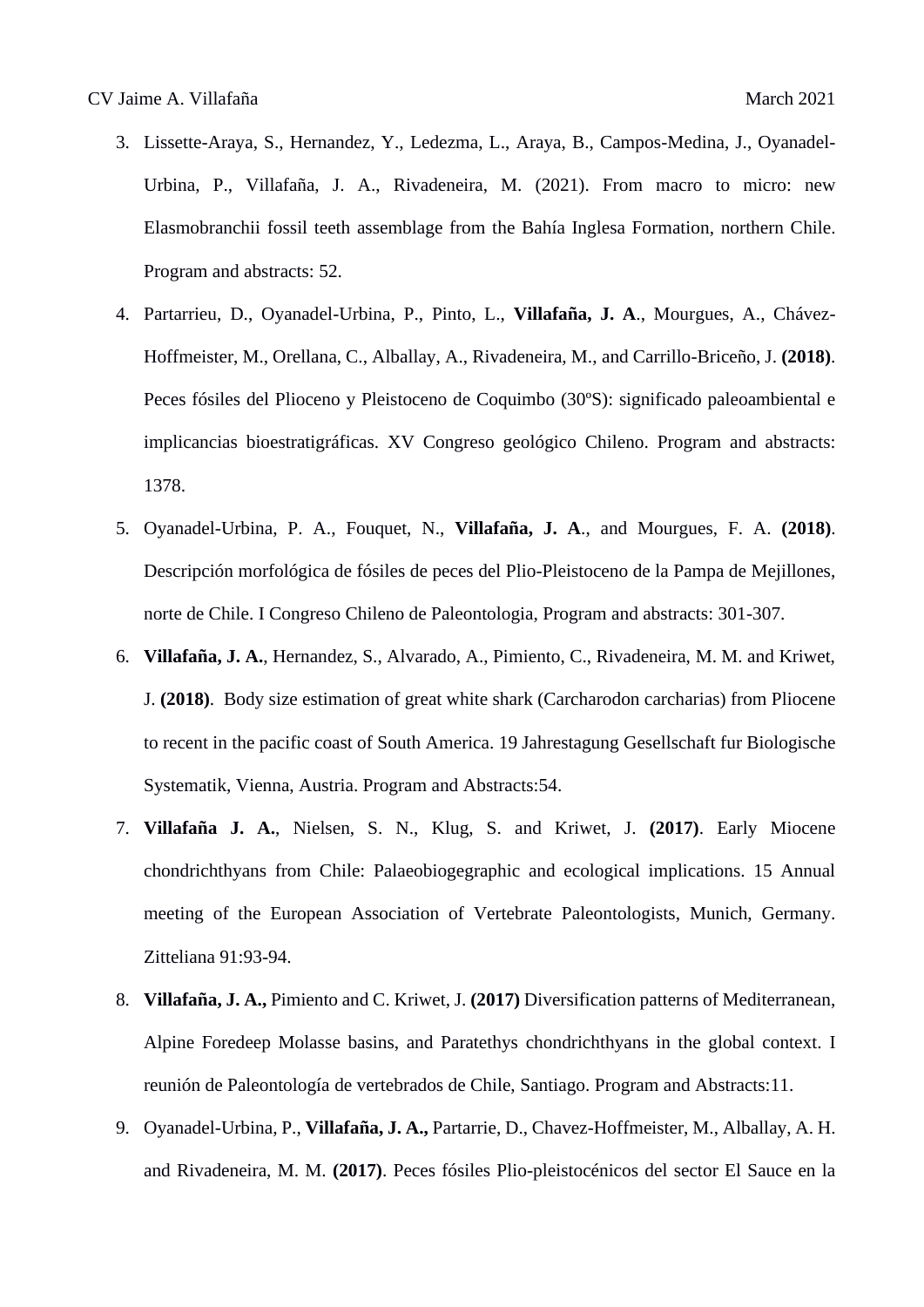Formación Coquimbo. I reunión de Paleontología de vertebrados de Chile, Santiago. Program and Abstracts:15.

- 10. Oyanadel-Urbina, P., Flores, C., Alcalde, V., Alballay, A. H., **Villafaña, J. A.,** Santoro, C., and Rivadeneira. **(2017)**. Peces óseos del Holoceno tardío en un sitio arqueológico de Caleta Vitor, Arica. I reunión de Paleontología de vertebrados de Chile, Santiago. Program and Abstracts:16.
- 11. **Villafaña J. A.**, Alballay, A. H., Oyanadel-Urbina, P. and Rivadeneira, M. M. **(2016).** Patrones de diversificación de condrictios del Mediterráneo de Europa durante los últimos 65 ma. XXXVI Congreso de Ciencias del Mar 2016, Concepción, Chile. Program and Abstracts:527.
- 12. Oyanadel, P., Valdes, F., **Villafaña J. A**., Alballay, A., and Rivadeneira, M. M. **(2016)**. Comparación interespecífica entre Mullinia edulis (Mactridae: Bivalvia) del Pleistoceno y actual mediante utilización de morfometría geométrica. XXXVI Congreso de Ciencias del Mar 2016, Concepción, Chile. Program and Abstracts:434.
- 13. Oyanadel-Urbina, P., **Villafaña J. A.**, Alballay, A. H. and Rivadeneira M. M. **(2016).** Efecto del ambiente de abrasión y presencia de marcas de depredación en la fragmentación de conchas de Mullinia edulis (Mactridae: Bivalvia). XXXVI Congreso de Ciencias del Mar 2016, Concepción, Chile. Program and Abstracts:433.
- 14. Alballay, A., Oyanadel, P., **Villafaña, J. A.** and Rivadeneira, M. M. **(2016)**. Drilling de Mulinia edulis ¿una carrera armamentista? XXXVI Congreso de Ciencias del Mar 2016, Concepción, Chile. Program and Abstracts:204.
- 15. **Villafaña, J. A.**, S. Hernandez, S., Castelleto, V., Varas, C. Alballay, A. and Rivadeneira, M. M. (2015). Registro fósil Neógeno de la Familia Myliobatidae en el Pacifico Temperado de Sudamérica. XXXV Congreso Ciencias del Mar, Mayo 2015. Program and Abstracts:262.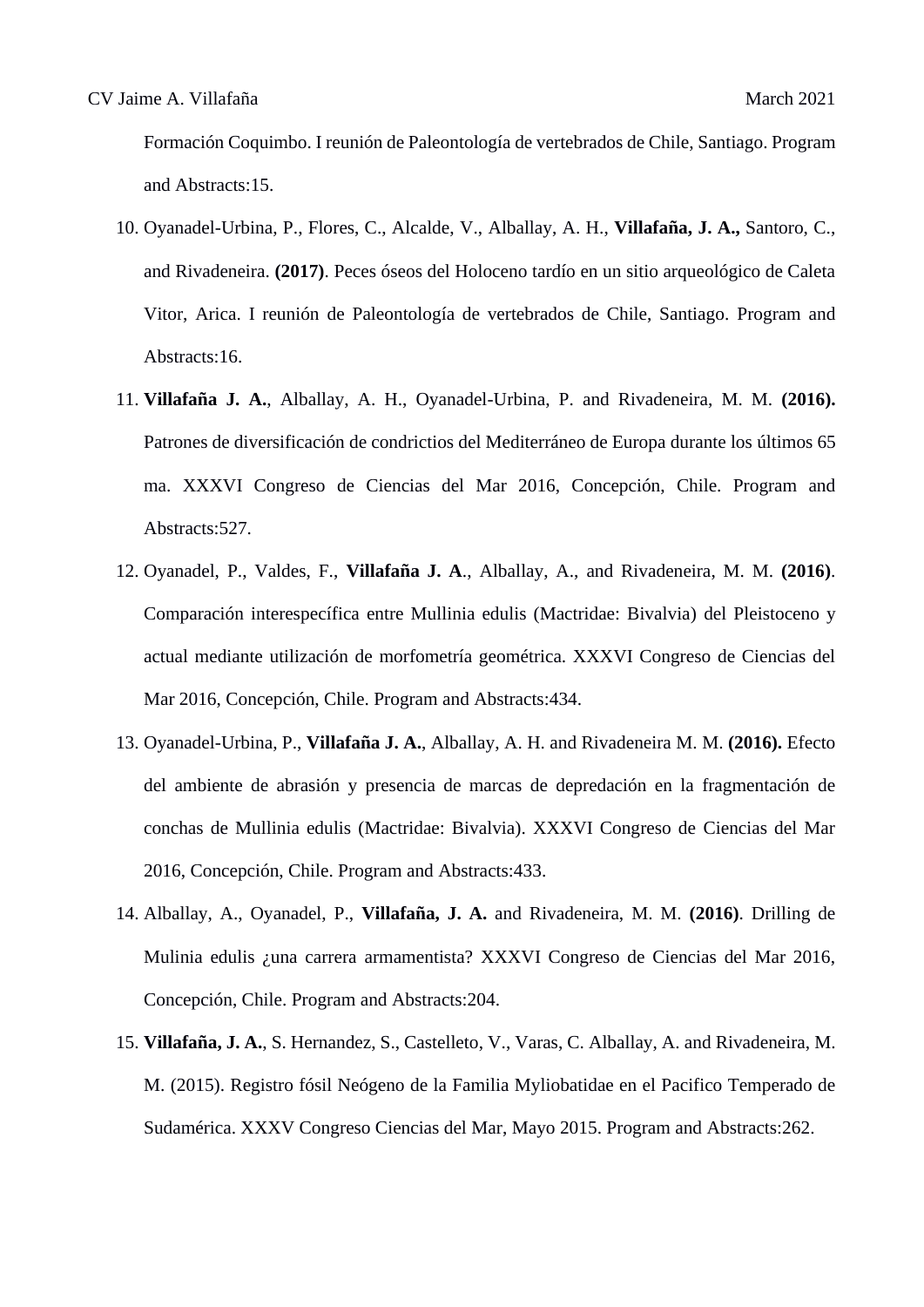- 16. **Villafaña, J. A.** and M. M. Rivadeneira. **(2015)**. Rasgos de Ecología e Historia de vida y Paleobiogeografia de Condrictios del Neógeno en el Pacifico Temperado de Sudamérica. XXXV Congreso Ciencias del Mar, Mayo 2015. Program and Abstracts:172.
- 17. Oyanadel, P., Carrillo-Briceño, **Villafaña, J. A.**, Castelleto, V., Varas, C., Alballay, A. & Rivadeneira, M. M. **(2015)**. Ictiofósiles óseos del Neógeno en Formación Bahía Inglesa, norte de Chile. XXXV Congreso Ciencias del Mar, Mayo 2015. Program and Abstracts:154.
- 18. **Villafaña, J. A.** and Rivadeneira, M. M. **(2015)**. Rivadeneira. Rasgos de historia de vida y dinámicas de migración en condrictios Neógenos del Pacifico Temperado de Sudamérica. XIV Congreso Geologico Chileno 2015, La Serena. Program and Abstracts:613.
- 19. Rivadeneira, M.M., **Villafaña, J.A.**, Gordillo, S., Bayer, M. S. and S.N. Nielsen. **(2015)**. Hobbits from the Deep South: Historical Drivers of Dwarfism in Modern Antarctic bivalves. XIV Congreso Geologico Chileno 2015, La Serena. XIV Congreso Geologico Chileno. Program and Abstracts:635.
- 20. Oyanadel, P., Carrillo-Briceño, J., **Villafaña, J. A.**, Castelleto, V., Varas, C., Alballay, A. and Rivadeneira, M. M. **(2015)**. Nuevo Registro de familias de peces óseos en Formación Bahía Inglesa. XIV Congreso Geologico Chileno 2015, La Serena. Program and Abstracts:609.
- 21. Alballay, A., **Villafaña, J. A.**, Oyanadel, P. and Rivadeneira, M. M. **(2015)**. Analysis of Remote Sensing in Neogene fossiliferous strata in Culebrón Park, Coquimbo. XXII Reunión anual sociedad de ecología de Chile 2015, Olmue. Program and Abstracts:134.
- 22. Oyanadel, P., Rivadeneira, M. M., **Villafaña, J. A.** and Alballay, A. **(2015)**. Paleoecology of bony fish Neogene Bahia Inglesa Formation, northern Chile. XXII Reunión anual sociedad de ecología de Chile 2015, Olmue. Program and Abstracts:135.
- 23. **Villafaña, J. A.**, Hernandez, S., Castelleto, V., Alballay, A., Oyanadel, P., Rivadeneira, M. M. **(2015)**. Biogeographic structure of Neogene chondrichthyans on the temperate pacific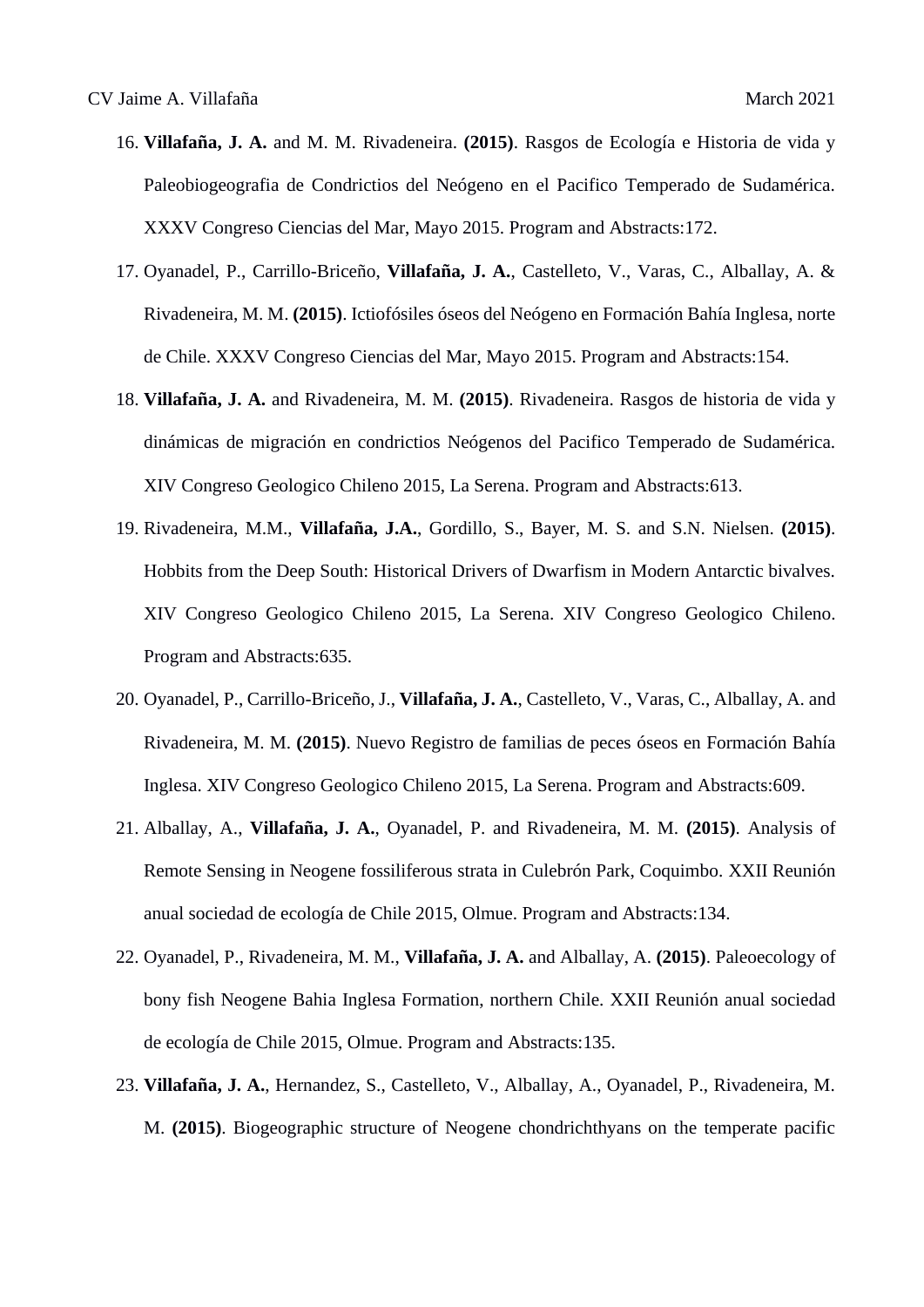coast of South America. XXII Reunión anual sociedad de ecología de Chile 2015, Olmue. Program and Abstracts:136.

- 24. **Villafaña, J. A.** & M. M. Rivadeneira. **(2014)**. Diversification trends of marine vertebrates during the Neogene on the Temperate Pacific coast of South America. 4th International Paleontological Congress in Mendoza, Argentina Septiembre 28. Program and Abstracts:836.
- 25. **Villafaña, J. A.** & M. M. Rivadeneira. **(2014)**. Paleobiogeografia de condrictios del Neógeno en la costa Pacífica Temperada de Sudamérica. IV Symposium "Paleontología en Chile", Valdivia, Agosto.
- 26. Rivadeneira, M. M., **Villafaña, J. A.**, S. Gordillo and S. Nielsen. **(2013)**. El origen de "los Hobbits" del sur: forzantes histórico-evolutivos del enanismo en bivalvos antárticos actuales. XXXIII Congreso de ciencias del Mar, Antofagasta, Chile. Program and Abstracts:73.
- 27. Rebolledo, N.C., **Villafaña, J. A.** and M.M. Rivadeneira. **(2013).** Evaluando la hipótesis de "afuera de los trópicos" en gastrópodos del Neógeno. XXXIII Congreso de ciencias del Mar, Antofagasta, Chile. Program and Abstracts:74.
- 28. Rivadeneira, M. M., A.H. Alballay and **Villafaña, J. A. (2013)**. Forzantes evolutivos del gradiente de diversidad de gastropodos intermareales en la costa Pacífica de América. XXXIII Congreso de ciencias del Mar, Antofagasta, Chile. Program and Abstracts:75.
- 29. **Villafaña, J. A.** and M.M. Rivadeneira. (2013). Cambios Paleobiogeográficos de elasmobranquios del neógeno en el Pacífico de Sudamérica. XXXIII Congreso de ciencias del Mar, Antofagasta, Chile. Program and Abstracts:60.
- 30. **Villafaña, J. A.** and Rivadeneira, M.M. **(2012).** The upraise and collapse of the diversity of marine vertebrates during the Neogene at the Pacific coast of South America. XIII Congreso geológico chileno, Antofagasta, Chile. Program and Abstracts:752-754.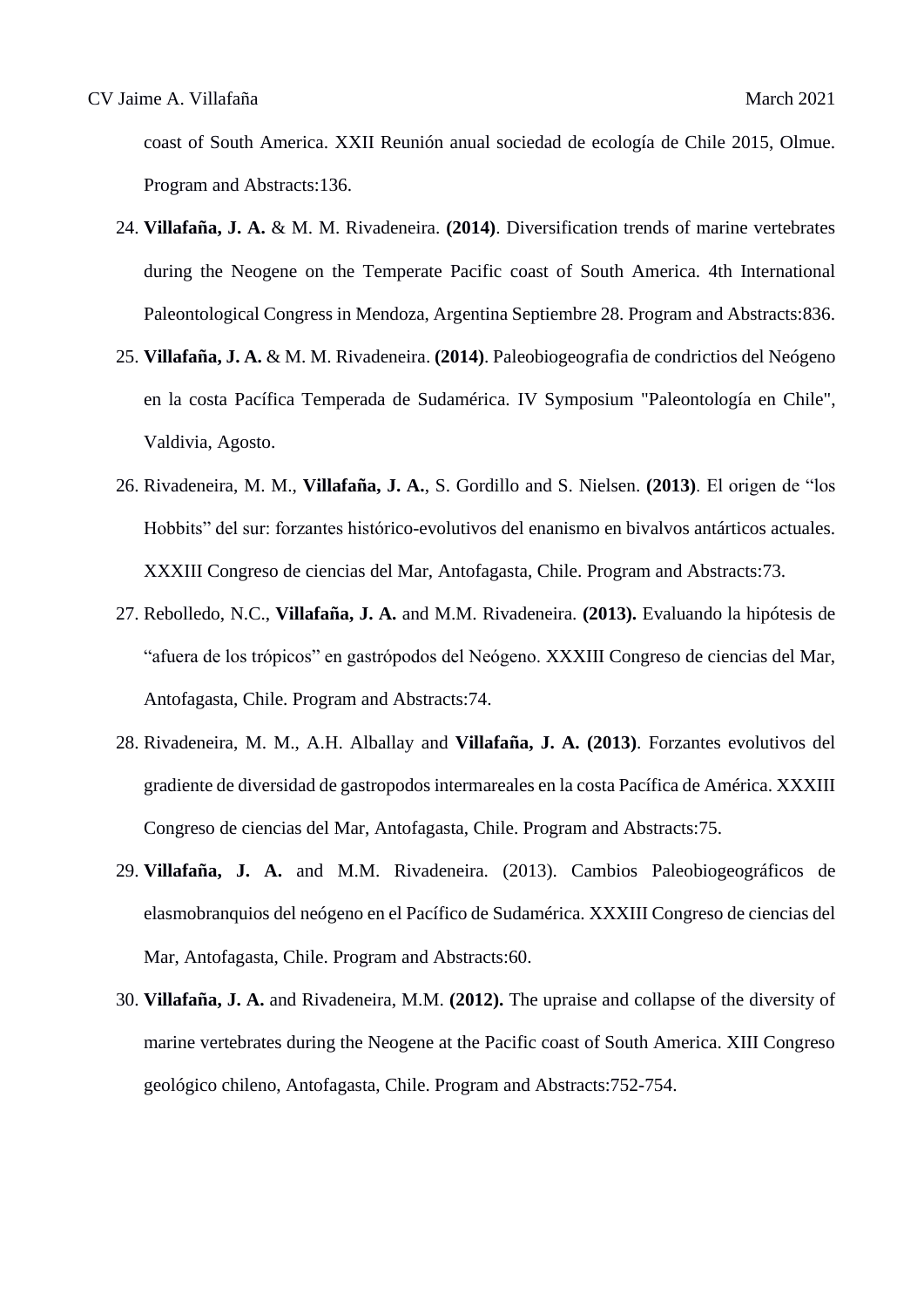- 31. Neira, A., **Villafaña, J. A.** and Rivadeneira, M.M. **(2012).** Marcas de depredación por perforadores en ensambles de moluscos del Pleistoceno medio del norte de Chile. XIII Congreso geológico chileno, Antofagasta, Chile. Program and Abstracts:731-733.
- 32. **Villafaña, J. A.** & Rivadeneira, M.M. **(2011)**. Periodicidad de diversidad de géneros marinos del fanerozoico en Perú. Libro de Resúmenes, XXXI Congreso de ciencias del Mar, Viña del mar, Chile. Program and Abstracts:157.
- 33. Rivadeneira, M.M., Alballay, A.H and **Villafaña, J.A. (2011)**. Validando la hipótesis del centro de abundancia en de moluscos marinos: determinantes evolutivos y ecológicos. IV Reunión Anual de la Sociedad de Biología de Chile, Puerto Varas, Chile.
- 34. **Villafaña, J. A**. and Rivadeneira, M.M. **(2010)**. Dinámicas macroevolutivas y extinción selectiva de vertebrados marinos del Neógeno en el Pacifico de Sudamérica. Libro de Resúmenes, XXX Congreso de ciencias del Mar, Concepción, Chile. Program and Abstracts:127.

#### **UNPUBLISHED CONFERENCE PAPERS**

- 1. **Villafaña, J.A.,** Marramà, G., Schellhorn, S., Ruckert, N., Klug, S., Pollerspöck, J. Babelsberger, M. and Kriwet, J. **(2019)**. Diversity and palaeobiogeographic relations of Early Miocene chondrichthyans from the Molasse Basin. 46th Meeting of the Working Group of Vertebrate Paleontology, Vienna, Austria.
- 2. Oyanadel-Urbina, P. A., Carrillo-Briceño, J., Flores, H., **Villafaña, J. A.**, Castelletto, C., Varas, C., Alballay, A., and Rivadeneira, M. M. **(2016)**. Descripcion osteologica de huesos fosiles de peces oseos de formacion Bahía Inglesa. XI Reunión de Ictiología 2016, Concepcion, Chile.
- 3. **Villafaña, J. A.**, Oyanadel, P, Hernandez, S., Castelleto, V., Alballay, A., Varas, C.,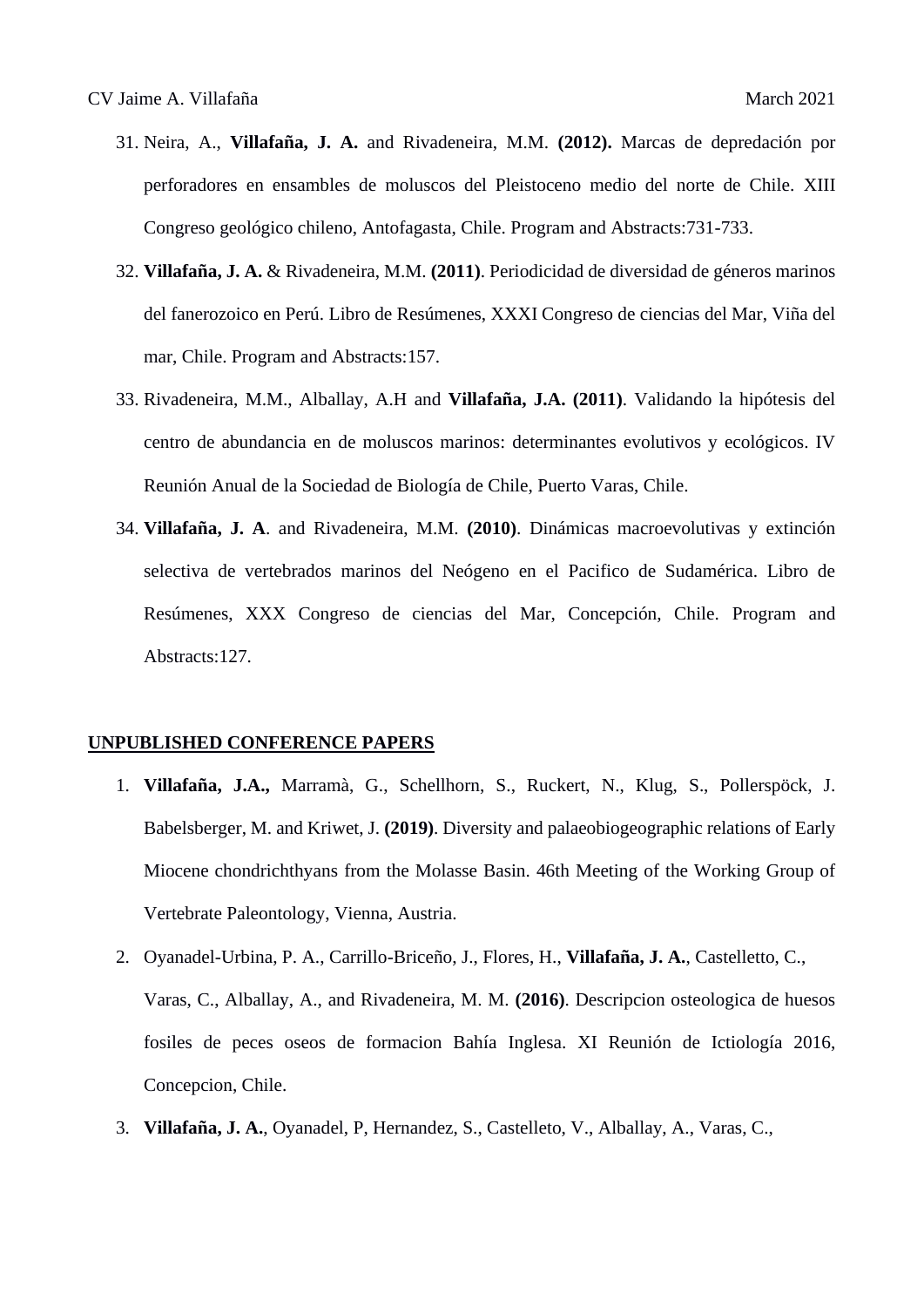Carrillo-Briceño, J. and Rivadeneira, M. M. **(2016)**. Implicancias paleobiogeograficas de la familia Myliobatidae desde el Neógeno al presente en el pacífico temperado de Sudamérica. XI Reunión de Ictiología 2016, Concepcion, Chile.

4. **Villafaña, J. A**. and Rivadeneira, M. M. **(2015)**. Diversification patterns of marine vertebrates during the Neogene of South America, I Jornadas de Posgrado UCN 2015.

#### **PUBLICATIONS**

- 1. Oyanadel-Urbina, P., De Gracia, C., Carrillo-Briceño, J. D., Nielsen, S., N., Flores, H., Casteletto, V., Kriwet, J., Rivadeneira, M., Villafaña, J. 2021. Neogene bony fishes from the Bahía Inglesa Formation, northern Chile. Ameghiniana, in press.
- 2. Guicharrouse-Vargas, M., **Villafaña, J. A**., Carrrillo-Briceño, J. D., Oyanadel-Urbina, P., Figueroa, R., Perez- Marin, J. P., Rivadeneira, M. M., Kriwet, J. **(2021)**. The first fossil record of the sawshark Pliotrema (Pristiophoridae) from the Neogene of the South-eastern Pacific. Ameghiniana 58(2): 122-131.
- 3. Cawley, J., Marramá, G., Carnevale, G., **Villafaña, J.A**., Lopez Romero, F and Kriwet, J. **(2021)**. The rise and fall of †Pycnodontiformes: Diversity, competition and extinction of a successful clade of neopterygian fishes in deep-time. *Ecology and Evolution* 1-28.
- 4. **Villafaña, J.A.,** Hernandez, S., Alvarado, S., Shimada, K., Pimiento, C., Rivadeneira, M., and Kriwet, J. **(2020).** First evidence of paleo-nursery area of the Great White Shark (Carcharodon carcharias) during the Pliocene. *Scientific Reports* 10:8502.
- 5. **Villafaña, J. A.,** Marrama, G., Pollerspock, J., Balsberger, M., Rivadeneira, M. M. and Kriwet, J. **(2020).** Shark, rays and skates (Chondrichthyes, Neoselachii) from the Upper Marine Molasse (Ottnangian, early Miocene) of Simssee area (Bavaria, Germany). *PalZ*. https://doi.org/10.1007/s12542-020-00518-7.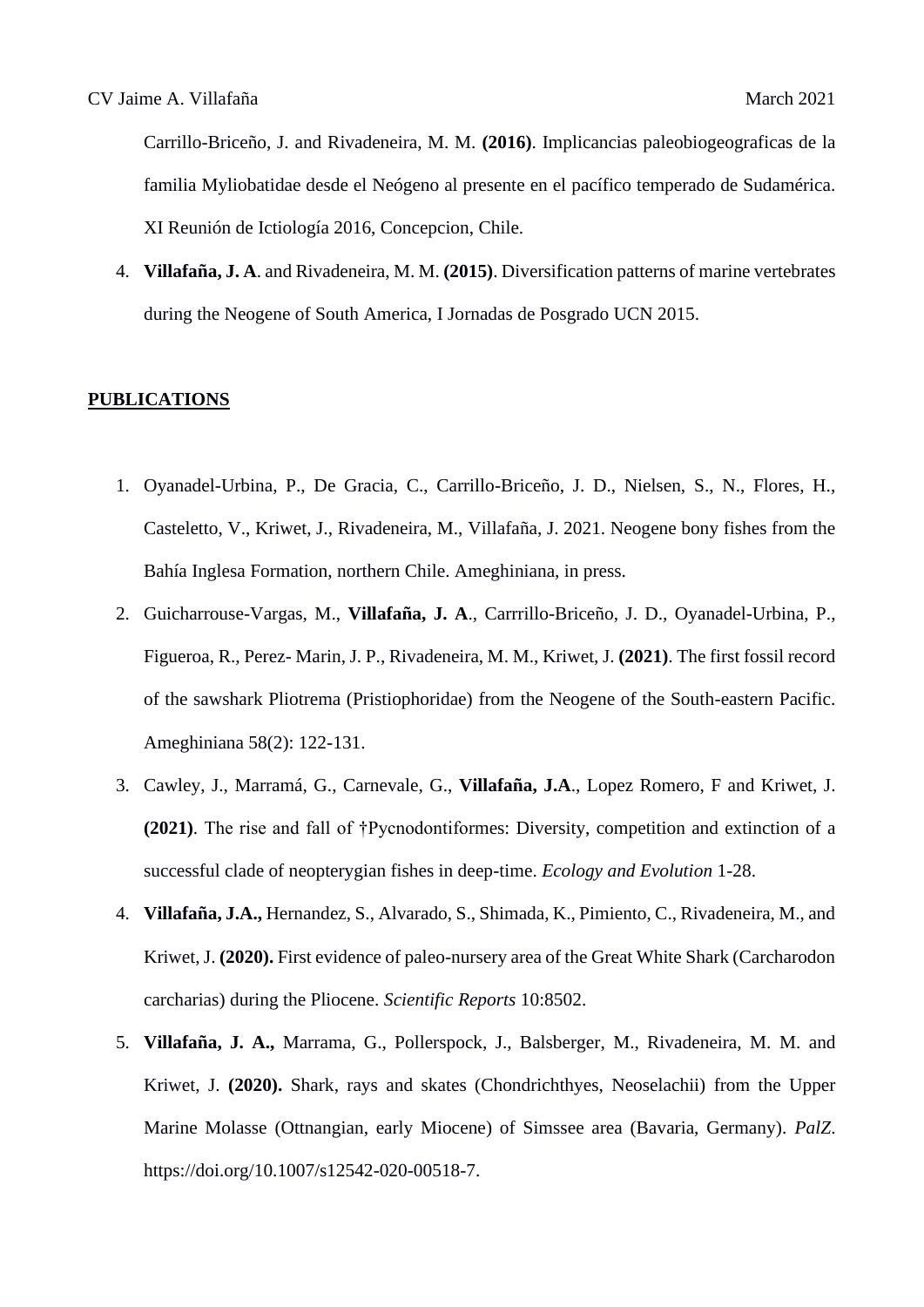- 6. Carrillo-Briceño, J., **Villafaña, J.A**., De Gracia, C., Flores-Alcívar F. F., Kindlimann, R. and Abella, J. **(2020)**. Diversity and paleoenvironmental implications of an elasmobranch assemblage from the Oligocene-Miocene boundary of Ecuador. *PeerJ*, 8: e9051. DOI 10.7717/peerj.9051.
- 7. **Villafaña J. A.** Marrama, G. Hernandez, S., Carrillo-Briceño, J., Hovestadt, D., Klindimann, D. Kriwet, J. **(2019)**. The Neogene fossil record of Aetomylaeus (Elasmobranchii, Myliobatidae) from the south-eastern Pacific with comment on its dental variations. Journal of Vertebrate Paleontology: e1577251.
- 8. **Villafaña, J. A**., Nielsen, S. N., Klug, S and Kriwet, J. **(2019)**. Early Miocene cartilaginous fishes (Chondrichthyes: Holocephali, Elasmbobranchii) from Chile: Palaebiogeographic and ecological implications. Journal of South American Earth Sciences, 96: 102317.
- 9. Partarrieu, D., **Villafaña, J.A.**, Pinto, L., Mourgues, A., Oyanadel, P., Rivadeneira, M. M. and Carrillo-Briceño, J. **(2018)**. Neogene "Horn sharks" Heterodontus (Chondrichthyes: Elasmobranchii) from the southeastern Pacific and their paleonenvironmental significance. *Ameghiniana*, 55(6): 651-667.
- 10. **Villafaña, J. A.** and Rivadeneira, M.M. **(2018)**. The modulating role of intrinsic factors on the biogeographic dynamics of chondrichthyans from the Neogene to the present. *Paleobiology* 44(2): 1-12.
- 11. Staig, F., Hernandez, S., Lopez, P., Varas, C., **Villafaña, J. A** and Carrillo-Briceño. **(2015)**. Late Neogene Elasmobranch fauna from the Coquimbo formation, Chile. *Revista Brasileira de Paleontología*, 18 (2): 261-272.
- 12. Rivadeneira, M. M, Alballay and A., **Villafaña, J. A.**, Raimondi, P., Blanchette, C. & Fenberg, P. **(2015)**. Geographic patterns of diversification and the latitudinal gradient of richness of rocky intertidal gastropods: the 'into the tropical museum' hypothesis. *Global Ecology and Biogeography*, 24: 1149–1158.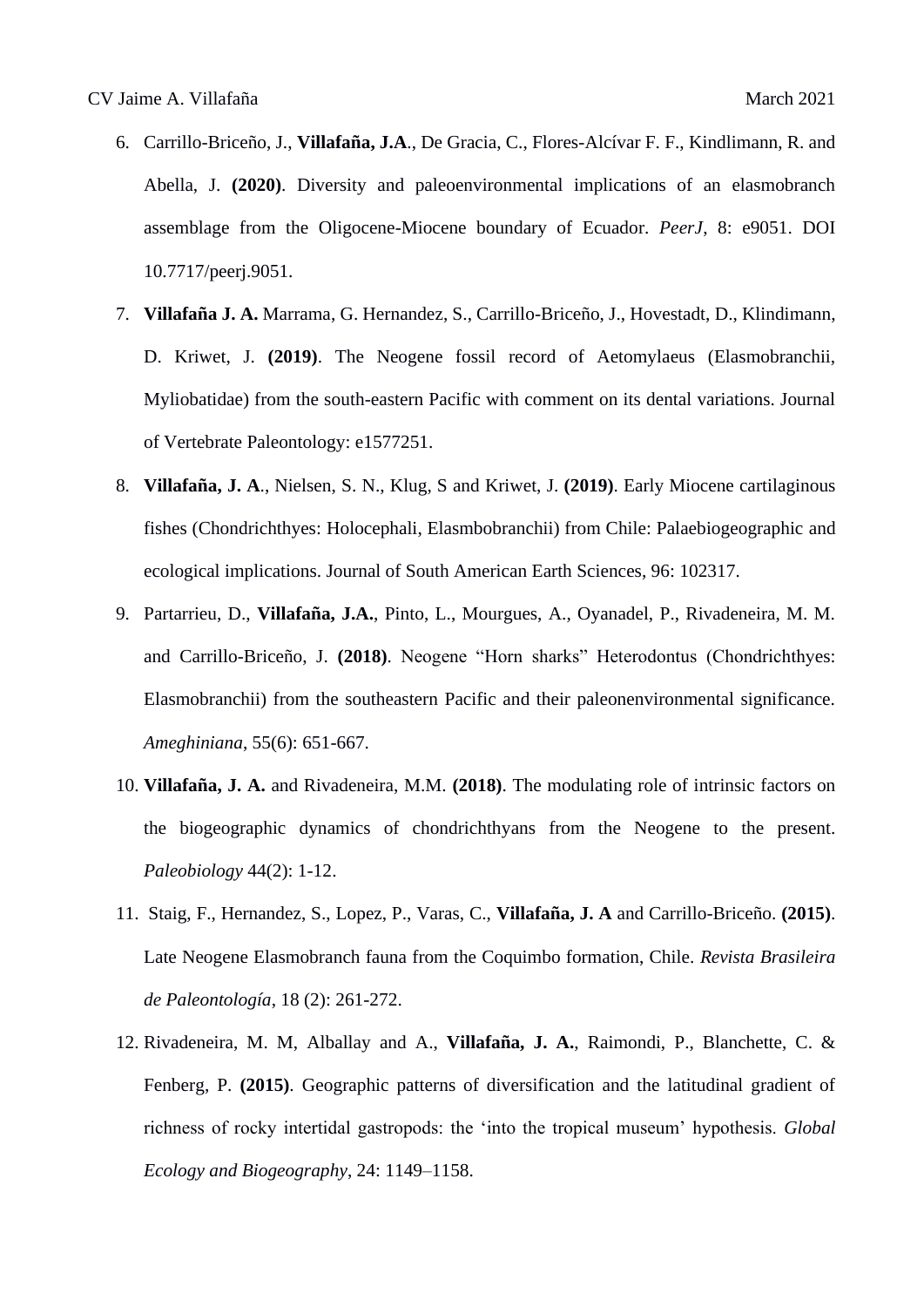13. **Villafaña, J.A**. and Rivadeneira, M. M. **(2014)**. The rise and fall of the diversity of marine vertebrates during the Neogene on the Temperate Pacific coast of South America. *Paleobiology*: 40(4): 659–674.

#### **SPECIALIZED COURSES**

- Comparative biology and conservation of basal vertebrates, Dr. Cathrin Pfaff, University of Vienna, Austria.
- Geometric Morphometrics in Paleobiology, Dr. Giuseppe Marrama, University of Vienna, Austria.
- Evolution of Vertebrata, Dr. Cathrin Pfaff and Dr. Jurgen Kriwet, University of Vienna, Austria.
- Methods in Paleobiology, Dr. Jurguen Kriwet, University of Vienna, Austria.
- Introduction to Geometric Morphometrics (GM), Dr. Aniball escano (CENPAT), Universidad Católica del norte, Coquimbo, Chile.
- Introduction to Geographic Information System (GIS). Dr. David López (CEAZA-ULS) and Dr. Luis Letelier (UNAM), Universidad de la Serena, Chile.
- Introduction to Museology. Dr. Javier Sellanes (CEAZA-UCN), Sala de colecciones biológicas, Universidad Católica del Norte, Coquimbo, Chile.
- Biology and conservation of chondrichthyans. Dr. Sebastián Hernández (UCN), sala de colecciones, Universidad Católica del Norte, Coquimbo, Chile.
- Preparation and conservation of fossils. Cristian Varas, Museo Paleontológico de Caldera (MPC), Caldera, Chile.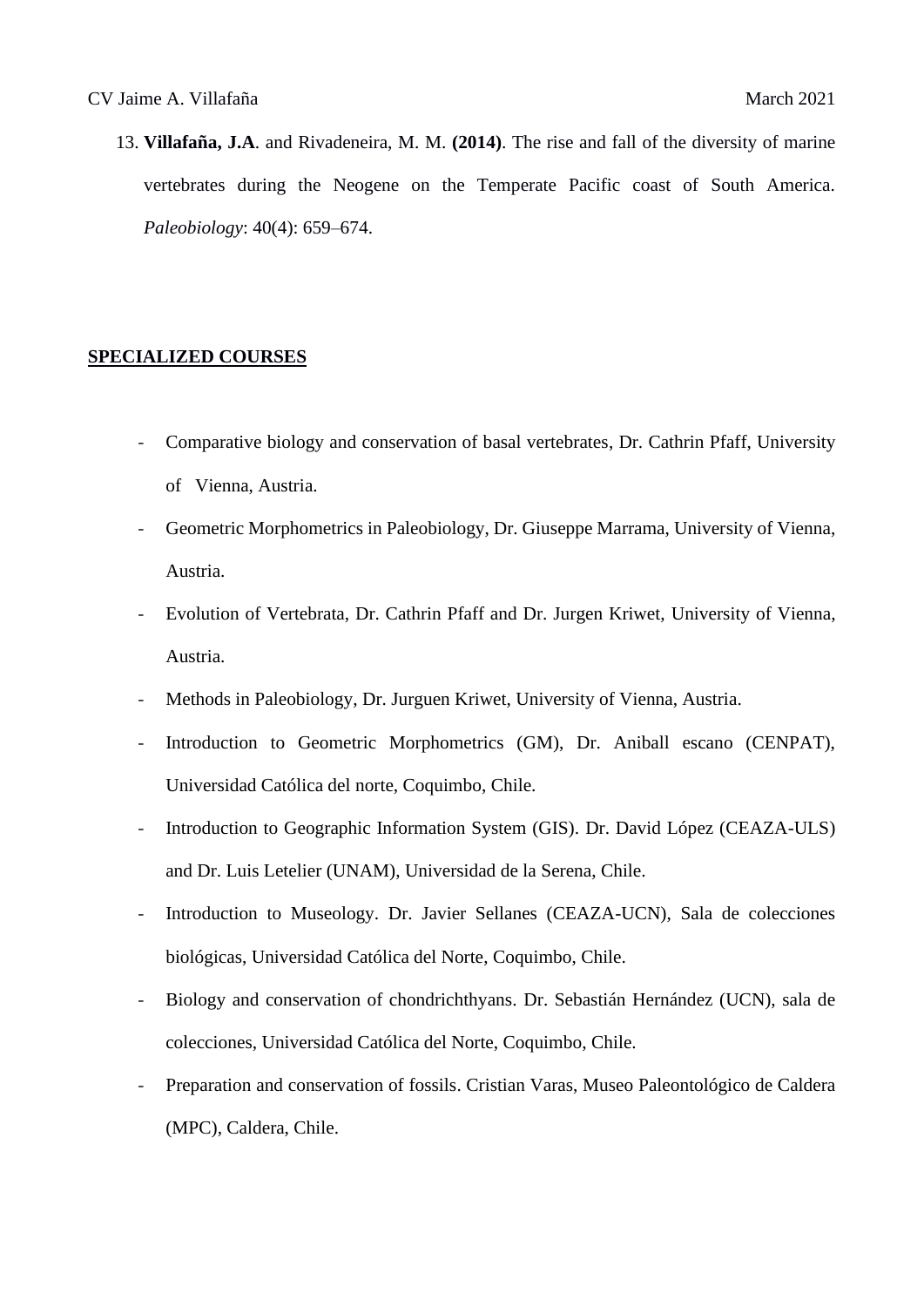#### CV Jaime A. Villafaña March 2021

- Advanced Statistical Methods (R software), Dr. Marcelo Rivadeneira (CEAZA-UCN), Universidad Católica del norte, Coquimbo, Chile.

#### **SCIENTIFIC OUTREACH**

- May 2020 Interview in: radio San Bartolomé: "Nursery area of the great white shark", La Serena, Chile. January 2018 Talk: "Diversification patterns of Neogene chondrichthyans in the global context", "Topics in Palaeontology", University of Viena, Austria.
- July 2017 Talk: "Miocene Molasse and Paratethys chondrichthyans in the global context", Natural History Museum of Sttutgart (SMNS), Germany.
- December 2016 Exhibitor in: "Taller Paleontologico: Importancia científica del humedal y parque El Culebrón", Coquimbo, Chile.
- October 2014 Exhibitor in: 1000 científicos 1000 aulas, programa Explora-CONICYT, Coquimbo, Chile.
- September 2014 Talk: Vertebrados marinos fósiles en Coquimbo. colegio la espiral, las rojas, Coquimbo, Chile.
- July 2014 Exhibitor in: Ecoferia científica: registro fósil en Coquimbo, Chile.

April 2014 Referee in: Programa científicos de la basura. Programa explora-CONICYT, Universidad Catolica del Note, Coquimbo, Chile.

- February 2014 Exhibitor in: Islas oceánicas: testigos del viaje del plástico. Ciclo de charlas nocturnas: océanos del pasado. Científicos de la basura, Tongoy, Chile.
- August 2013 Paleontology for kids. Programa explora-CONICYT. Colegio la Herradura, Coquimbo, Chile.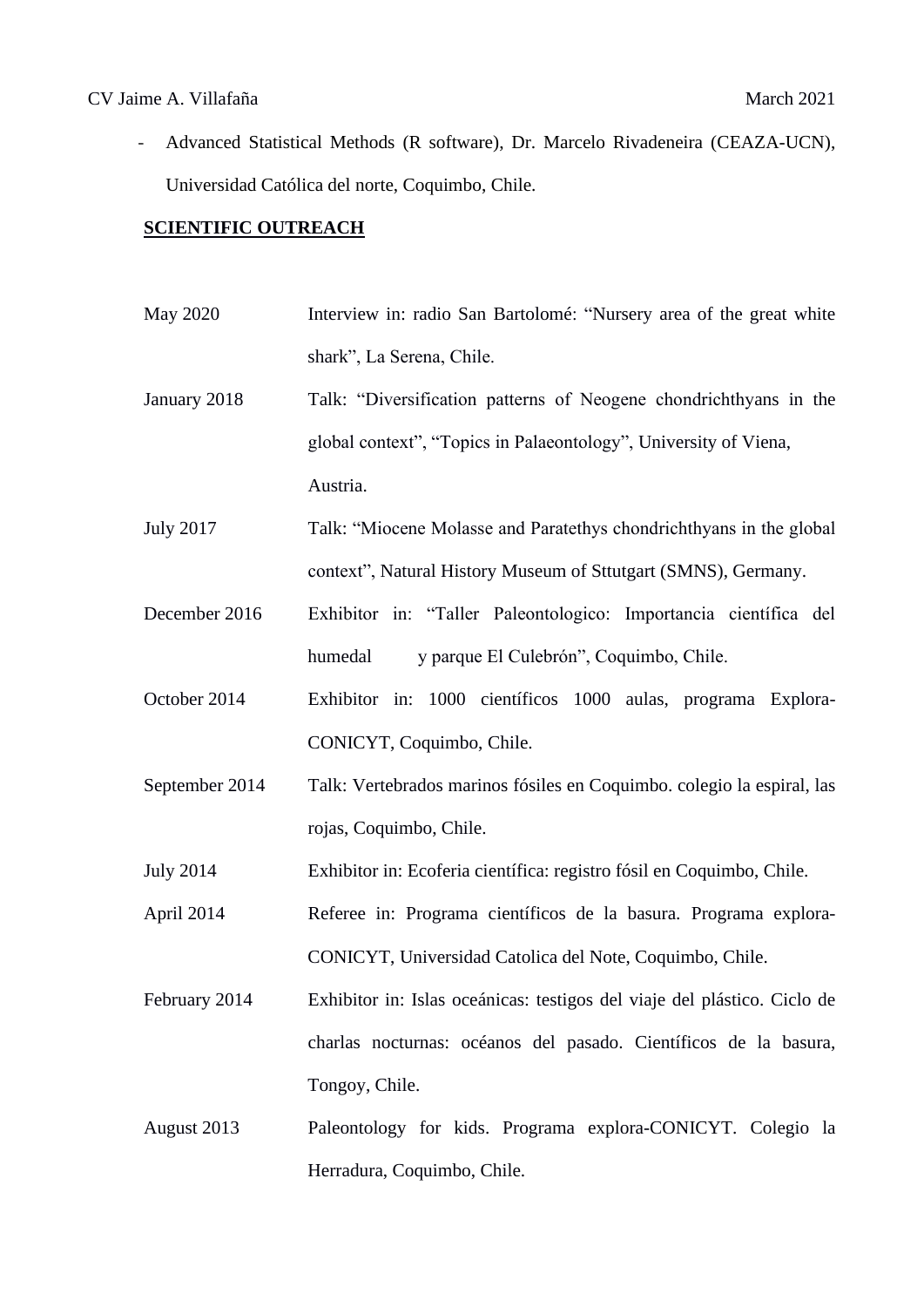| October 2013 | Exhibitor in: 1000 científicos 1000 aulas, programa explora-      |
|--------------|-------------------------------------------------------------------|
|              | CONICYT. Grandes depredadores del pasado: tiburones y rayas       |
|              | región. Colegio nuestra señora de Andacollo y<br>fósiles en la IV |
|              | colegio Rakiduam (1º a 4º primaria), La Serena, Chile.            |

- September 2012 Exhibitor in: museo del Limarí: Tiburones fósiles en la IV región. museo del Limarí, Ovalle, Chile.
- September 2012 Cafés científicos 2012: "Depredadores del pasado: tiburones y rayas fósiles del pacifico de Sudamérica. café centenario, la serena.
- September 2012 Interview in: radio digital FM: "Fósiles en la IV región", La Serena, Chile.
- June 2010 Exhibitor in: "Feria de la conservación marina": Acidificación de los océanos. Coquimbo, Chile

#### **PRESS RELEASES**

#### 2020

- Report on *Media portal University of Vienna*: https://medienportal.univie.ac.at/presse/aktuellepressemeldungen/detailansicht/artikel/first-fossil-nursery-of-the-great-white-sharkdiscovered
- Report on *Der standard* (in German): https://www.derstandard.at/story/2000117640747/millionen-jahre-alte-kinderstube-vonweissen-haien-entdeckt
- Report on *Express*: https://www.express.co.uk/news/science/1286078/Shark-news-Peru-Chile-Great-White-fossil-discovery-Vienna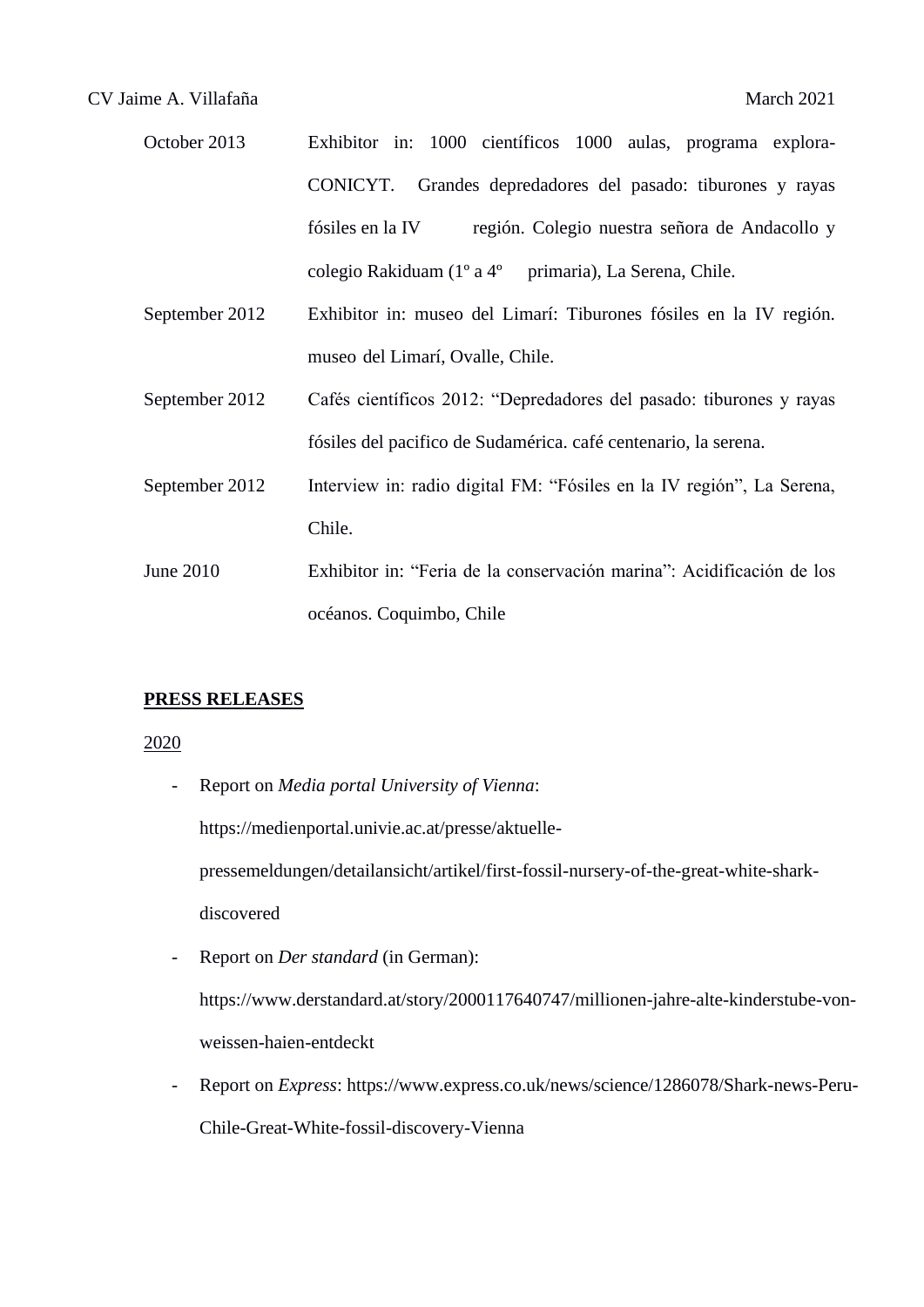#### CV Jaime A. Villafaña March 2021

Report on *CEAZA* (in Spanish): http://www.ceaza.cl/2020/05/24/coquimbo-descubrenfosiles-criadero-natural-tiburon-blanco-mas-antiguos-del-mundo/

## 2019

- Report on *El Mostrador*: https://m.elmostrador.cl/cultura/2019/11/25/descubren-especiede-tiburon-que-vivio-hace-23-millones-de-anos-en-los-mares-de-chile/
- Report on Futrono: https://www.diariofutrono.cl/noticia/actualidad/2019/11/descubrenespecie-de-tiburon-que-vivio-hace-23-millones-de-anos-en-los-mares-de-chile
- Sociedad Chilena de Evolución: http://www.socevol.cl/?p=956
- Ciencia Chile: http://www.cienciaenchile.cl/descubren-especie-de-tiburon-que-vivio-hace-23-millones-de-anos-en-los-mares-de-chile/

#### 2018

- Report on *CEAZA*: http://www.ceaza.cl/2018/04/17/investigadores-del-ceazaestudio-vislumbra-desaparicion-vertebrados-marinos-pasado/

## 2016

- Report on CEAZA: http://www.ceaza.cl/2016/12/21/a-traves-de-proyecto-embajadade-canadaceaza-ponen-en-valor-patrimonio-natural-y-cientifico-de-la-cuenca-elculebron/
- Report on CEAZA: http://www.ceaza.cl/2016/02/19/sociedad-americana-deelasmobranquios-apoya-trabajo-de-paleontologia-ceaza/

#### 2015

- Report on *El Observatodo*: http://www.elobservatodo.cl/noticia/sociedad/faunaprehistorica-habria-desaparecido-del-pacifico-chileno-por-los-cambios-climati
- Report on *El Mercurio*: http://portal.mma.gob.cl/fauna-prehistorica-de-bahiainglesa-desaparecio-por-cambios-climaticos-y-tectonicos/